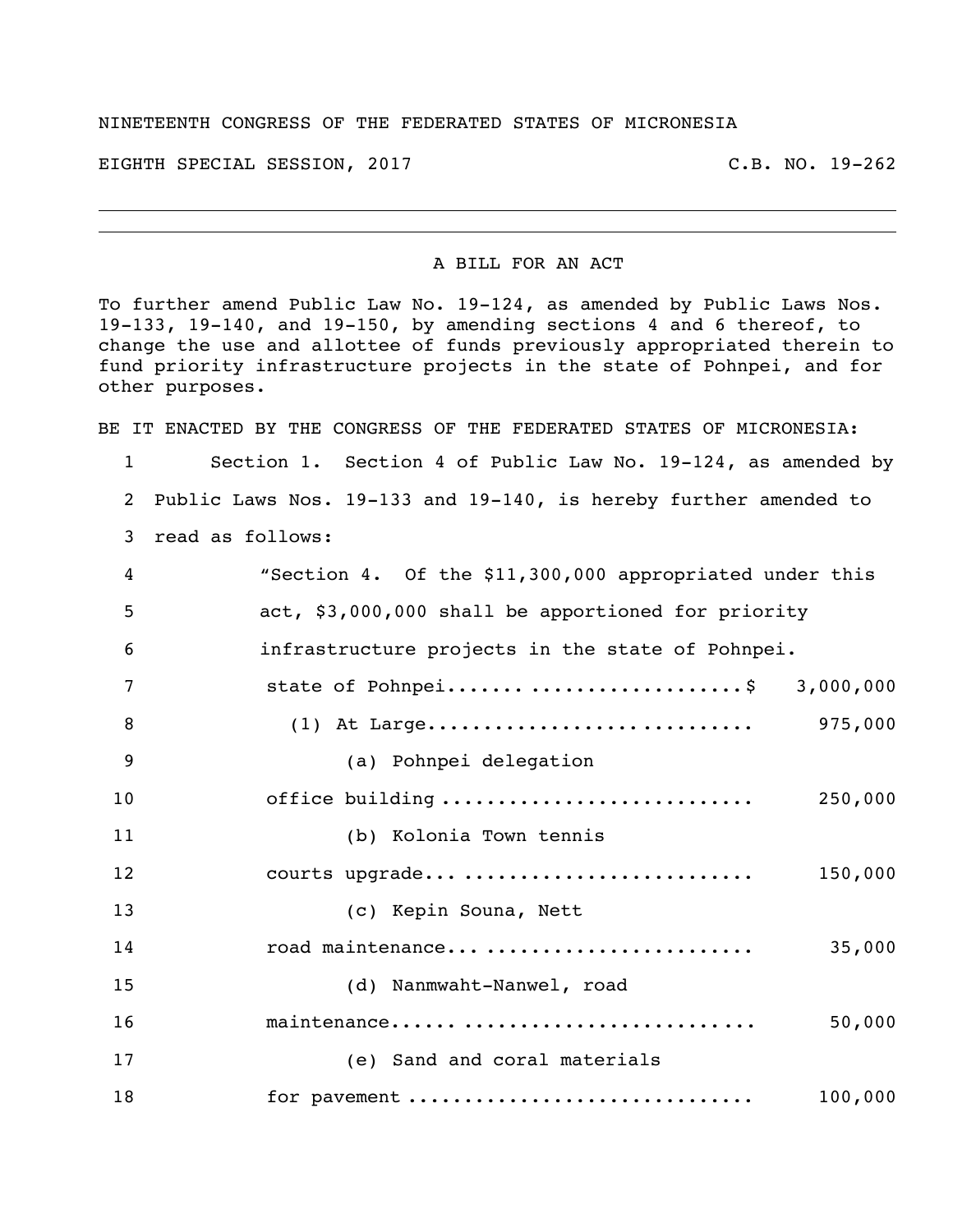| $\mathbf{1}$   | (f) Parem kep new road extension $\ldots$ \$ | 50,000  |
|----------------|----------------------------------------------|---------|
| $\overline{2}$ | Lahkir Marina, Kitti<br>(g)                  | 50,000  |
| 3              | Community power extensions<br>(h)            | 25,000  |
| 4              | Palikir Pah road improvement<br>(i)          | 50,000  |
| 5              | Kitti road paving<br>(j)                     | 50,000  |
| 6              | Madolenihmw road paving<br>(k)               | 50,000  |
| 7              | Wone Catholic Church road paving<br>(1)      | 35,000  |
| 8              | Pohn Awak, Pahnpe, U road maintenance<br>(m) | 10,000  |
| 9              | (n) Madolenihmw road maintenance             | 50,000  |
| 10             | (o) Seinwar road maintenance                 | 20,000  |
| 11             | (2) Election District No. 1                  | 675,000 |
| 12             | (a) Totopai road                             | 30,000  |
| 13             | (b) Road maintenance                         | 50,000  |
| 14             | (c) Kaselehlia Street sidewalk/              |         |
| 15             |                                              | 120,000 |
| 16             | (d) Pohnpei delegation loop                  |         |
| 17             | (New road-pave/wall)                         | 70,000  |
| 18             | (e) Seidonokawa Road                         | 60,000  |
| 19             | (f) Sokehs Island circumferential road       |         |
| 20             | paving/materials/equipment                   | 225,000 |
| 21             | Roofing, track and field bleachers<br>(q)    | 30,000  |
| 22             | (h) Mercedes building                        |         |
| 23             | supplemental funding                         | 45,000  |
| 24             | (i) Sekere to Nanpohnmal                     |         |
| 25             | road improvement                             | 25,000  |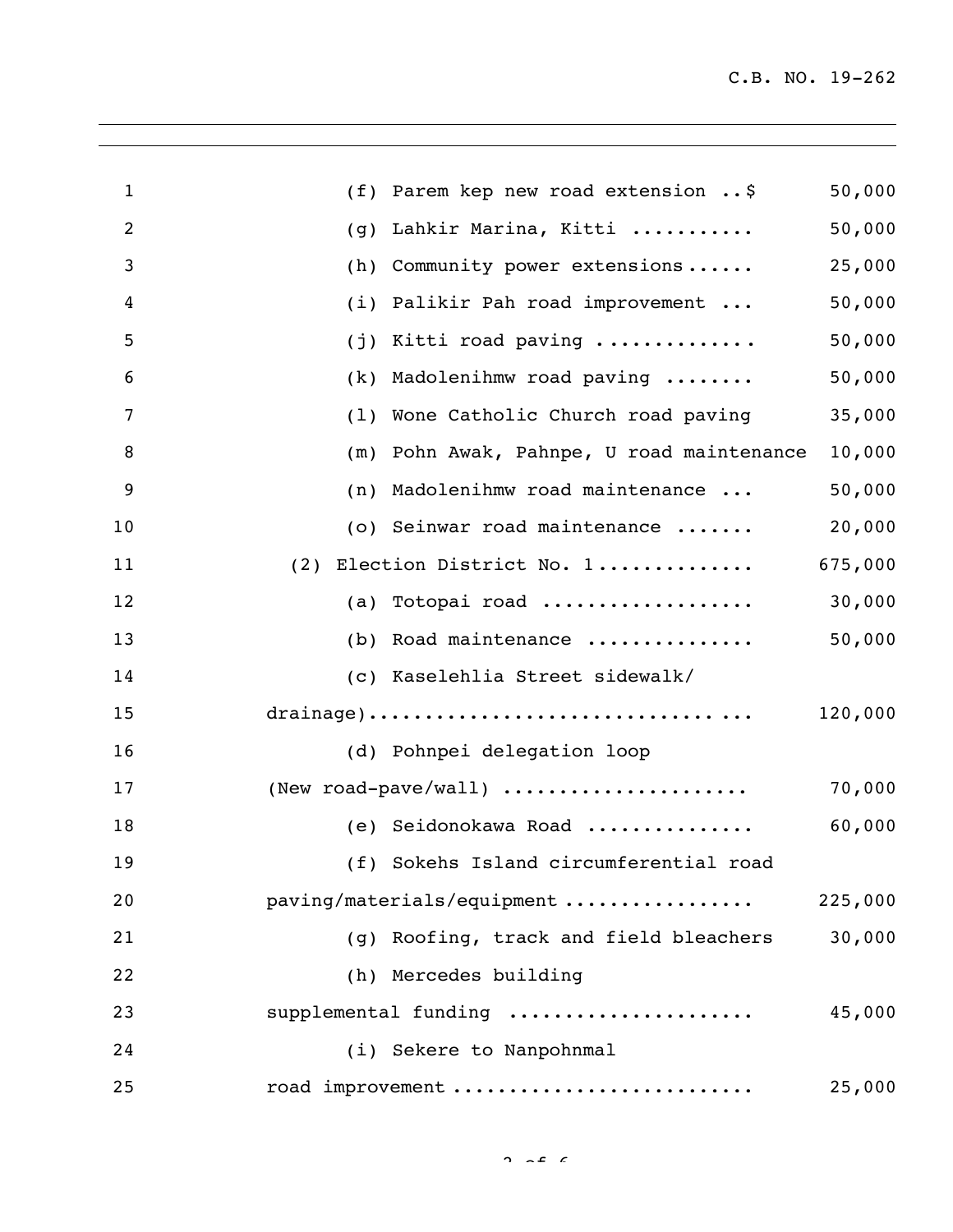| $\mathbf{1}$   | (j) Airport terminal                       |         |
|----------------|--------------------------------------------|---------|
| $\overline{2}$ | beautification project \$                  | 20,000  |
| 3              | (3) Election District No. 2 priority       |         |
| 4              | infrastructure projects                    | 675,000 |
| 5              | (a) Pohnlangas Dispensary repair           |         |
| 6              | and improvement                            | 15,000  |
| $\overline{7}$ | (b) Wone Dispensary repair                 |         |
| 8              | and improvement                            | 15,000  |
| 9              | (c) Temwen School road paving              | 30,000  |
| 10             | (d) Rohi School road paving                | 40,000  |
| 11             | (e) Pehleng School road paving             | 40,000  |
| 12             | (f) Peilik bridge (Enipein powe)           | 85,000  |
| 13             | Nankoaloau bridge overlay (Pehleng)<br>(g) | 15,000  |
| 14             | Steinway School classrooms<br>(h)          | 70,000  |
| 15             | Mwoakot Pah road improvement<br>(i)        | 15,000  |
| 16             | Kitti road cleaning/beautification<br>(j)  | 15,000  |
| 17             | (k) Areu Pah road paving                   | 50,000  |
| 18             | (1) Nanketiou Bridge (Alohkapw)            | 87,700  |
| 19             | (m) Nanmwet (Madolenihmw) erosion          |         |
| 20             | protection/drainage                        | 38,000  |
| 21             | (n) Ohwa Mission School building repair    | 13,920  |
| 22             | (o) Pohnsauk (Madolenihmw)                 |         |
| 23             | power extension                            | 35,000  |
| 24             | (p) [Nankerpene Bridge repair]             |         |
| 25             | Nanrohi Bridge/ Road supplement            | 25,380  |

 $2 \times 2 \times 6$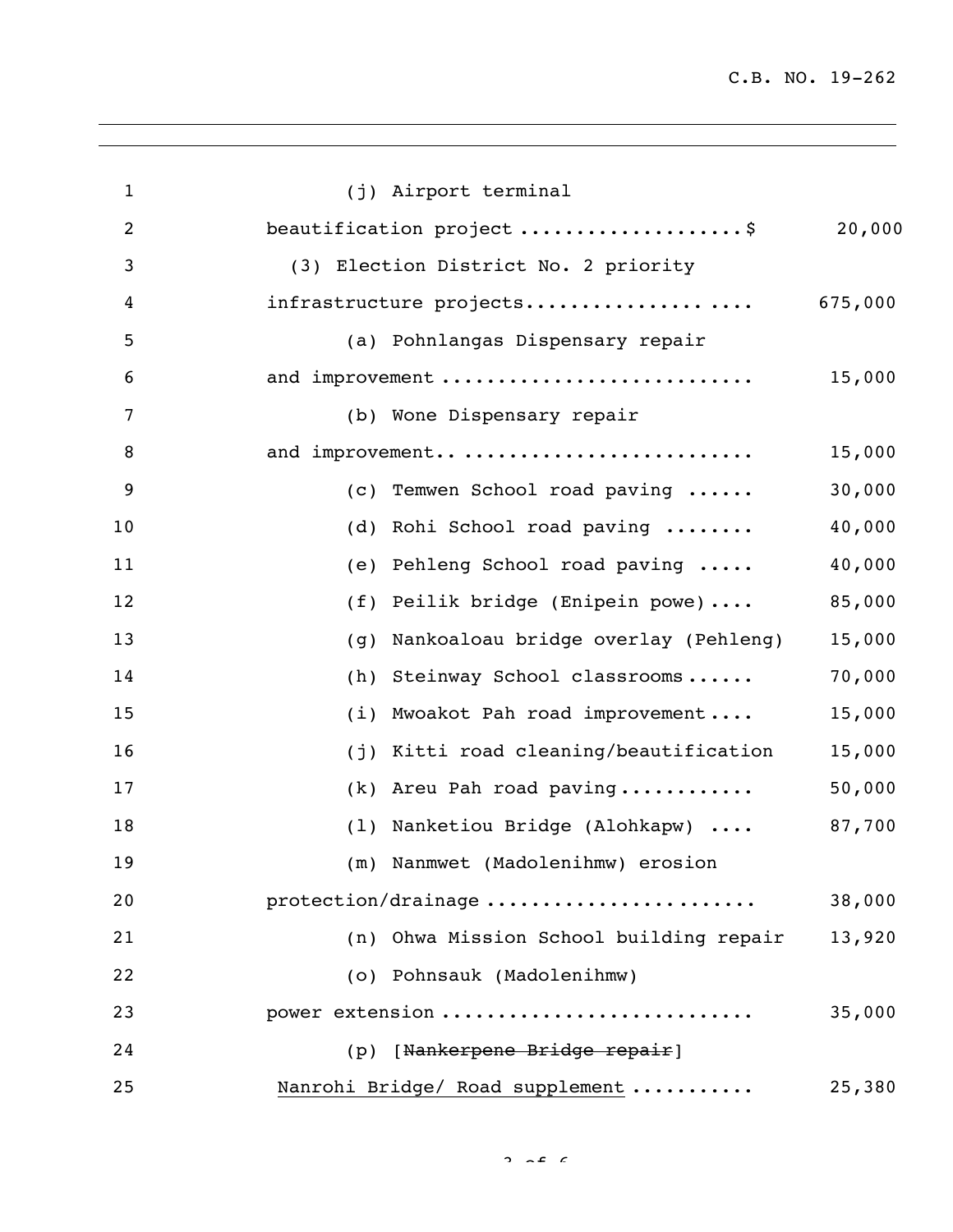| $\mathbf{1}$   | (q) Access road paving                                           |         |
|----------------|------------------------------------------------------------------|---------|
| $\overline{2}$ | (Kaun en Wehi, Kitti) \$                                         | 25,000  |
| 3              | (r) Kepine (Madolenihmw)                                         |         |
| 4              | power extension                                                  | 25,000  |
| 5              | (s) Pahtakai/Oalioaliwi (Kitti)                                  |         |
| 6              | road upgrade.                                                    | 20,000  |
| 7              | (t) Purchase of coral materials                                  | 5,000   |
| 8              | (u) Tanks/water catchments                                       | 10,000  |
| 9              | (4) Election District No. 3<br>675,000                           |         |
| 10             | (a) Kepin Souna, Nett road maintenance                           | 35,000  |
| 11             | (b) Dien, U road paving/equipment                                | 70,000  |
| 12             | (c) Pahlap, U road paving                                        | 70,000  |
| 13             | (d) Otohi, U road paving                                         | 70,000  |
| 14             | (e) Nett District Park<br>100,000                                |         |
| 15             | (f) Road paving (Palipahn Nett)<br>100,000                       |         |
| 16             | (g) Parem/Lenger water systems                                   |         |
| 17             | improvement/purchase of fiberglass water                         |         |
| 18             | tanks/catchments<br>100,000                                      |         |
| 19             | (h) Pingelap Infrastructure projects                             | 65,000  |
| 20             | (i) Mwokilloa Infrastructure projects                            | 65,000" |
| 21             | Section 2. Section 6 of Public Law No. 19-124, as                |         |
| 22             | amended by Public Laws Nos. 19-133 and 19-140, is hereby further |         |
| 23             | amended to read as follows:                                      |         |
| 24             | "Section 6. Allotment and management of funds and lapse          |         |
| 25             | All funds appropriated by this act shall be<br>date.             |         |

 $A \cap A = C$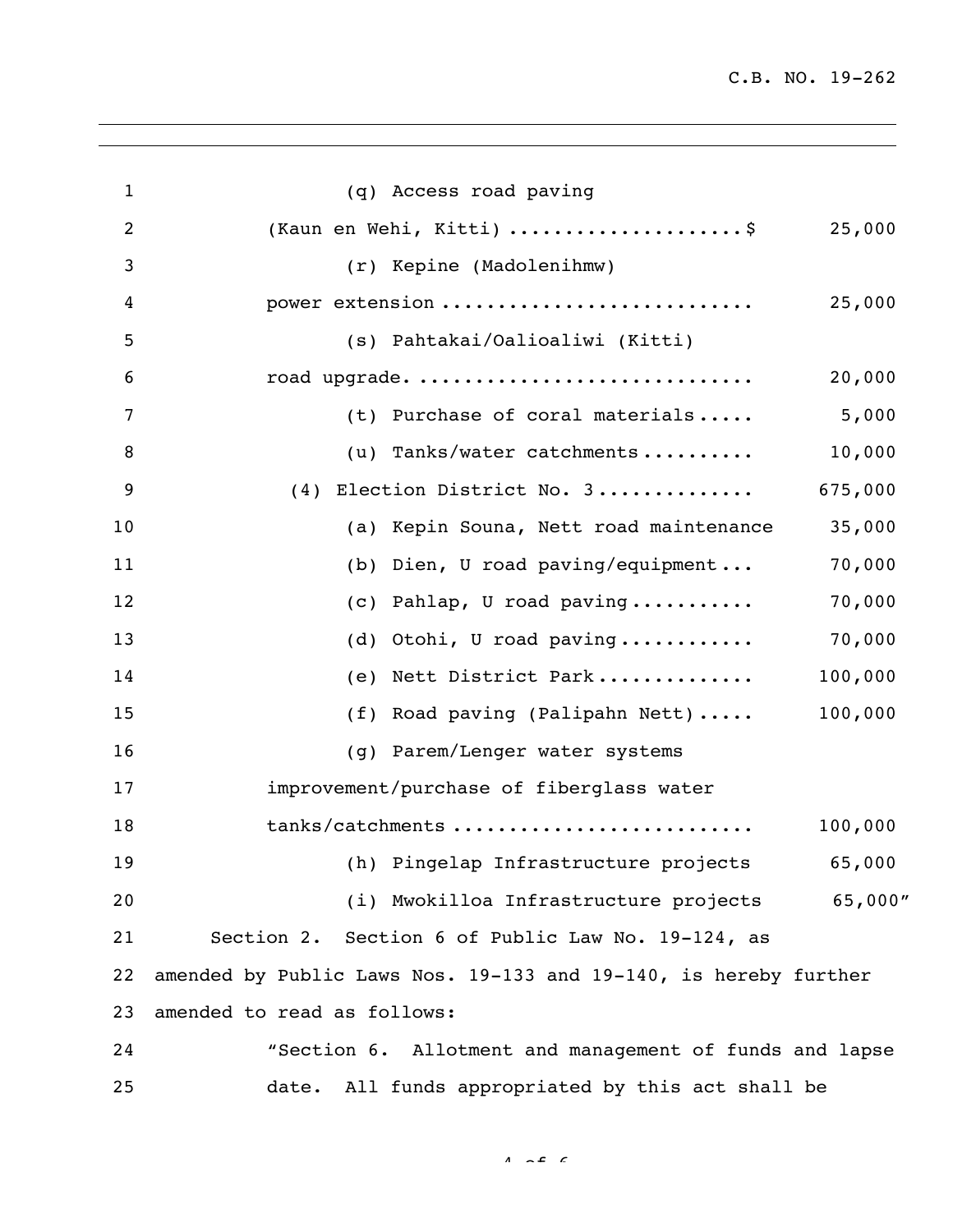| $\mathbf{1}$      | allotted, managed, administered and accounted for in            |
|-------------------|-----------------------------------------------------------------|
| $\overline{2}$    | accordance with applicable laws, including, but not             |
| 3                 | limited to, the Financial Management Act of 1979. The           |
| 4                 | allottee shall be responsible for ensuring that these           |
| 5                 | funds, or so much thereof as may be necessary, are used         |
| 6                 | solely for the purpose specified in this act, and that          |
| 7                 | no obligations are incurred in excess of the sum                |
| 8                 | appropriated. The allottee of the funds appropriated            |
| 9                 | under section 2 of this act shall be the Governor of the        |
| 10                | State of Yap or his designee. The allottee of the funds         |
| 11                | appropriated under sections 3 and 4 of this act shall be        |
| $12 \overline{ }$ | the President of the Federated States of Micronesia or          |
| 13                | his designee; PROVIDED THAT, the allottee of funds              |
| 14                | appropriated under subsections $4(1)(c)$ through $4(1)(o)$ ,    |
| 15                | $4(2)(f), 4(3)(c), 4(3)(d), 4(3)(e), 4(3)(f), 4(3)(g),$         |
| 16                | $4(3)(k)$ , $4(3)(p)$ , and $4(3)(q)$ , $4(3)(s)$ , $4(4)(b)$ , |
| 17                | $4(4)(d)$ , and $4(4)(f)$ , shall be the Pohnpei                |
| 18                | Transportation Authority (PTA); the allottee of funds           |
| 19                | appropriated under subsections $4(1)(b)$ , $4(2)(a)$ ,          |
| 20                | $4(2)(c)$ , $4(2)(d)$ and $4(2)(e)$ shall be the Mayor of       |
| 21                | Kolonia Town Government; the allottee of funds                  |
| 22                | appropriated under subsections $4(1)(a)$ , $4(2)(b)$ ,          |
| 23                | $4(2)(g)$ , $4(2)(h)$ , $4(2)(i)$ and $4(2)(j)$ shall be the    |
| 24                | Secretary of the Department of Transportation,                  |
| 25                | Communications and Infrastructure or his designee; the          |

 $F = \sqrt{2}$